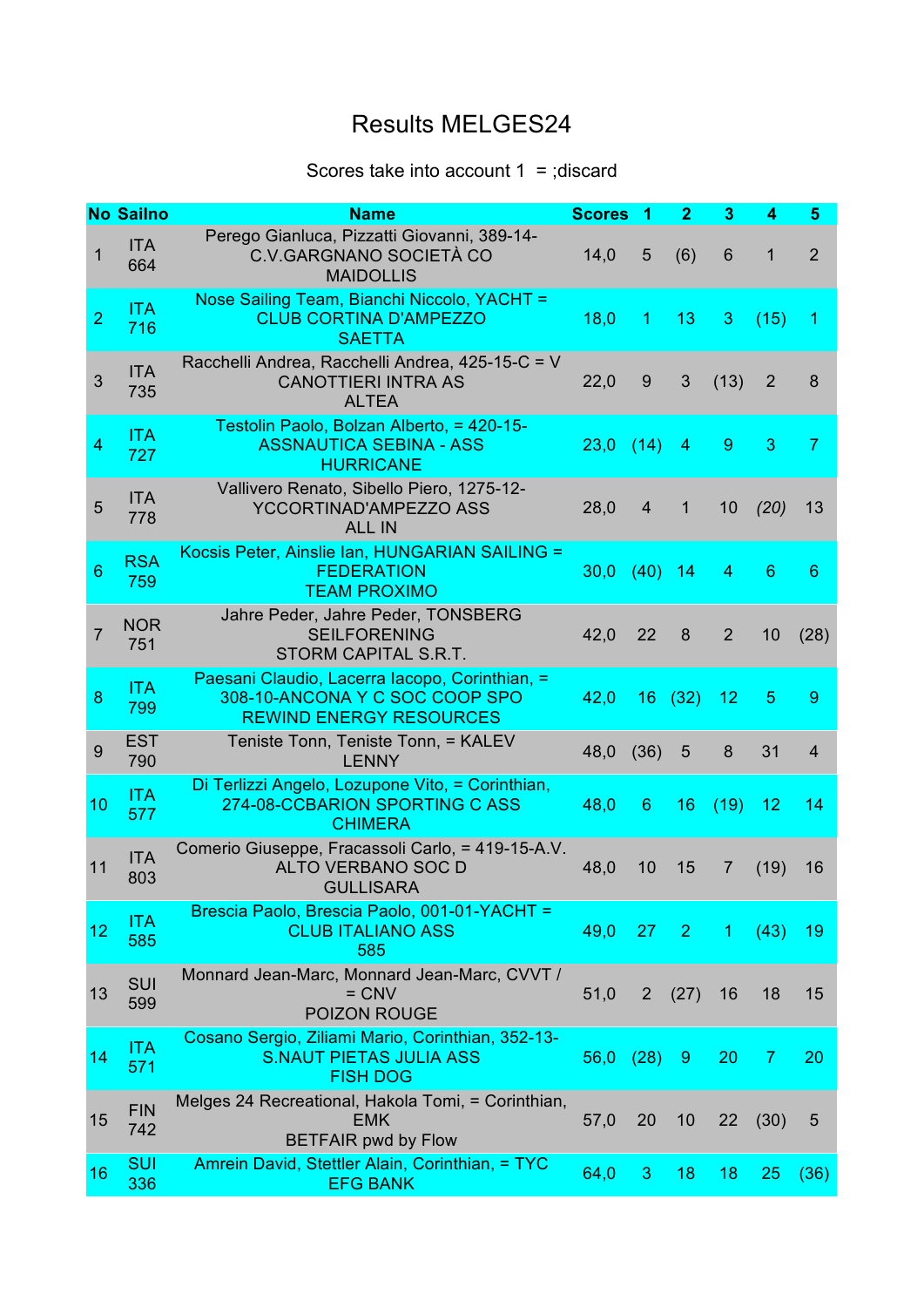| 17 | <b>ITA</b><br>482 | Ricci Franco, Gemini Lorenzo, Corinthian, = Y.C.<br><b>CAGLIARI</b><br><b>SIV ARBOREA</b>                          | 66,0            | 43      | $\overline{7}$ | $5\overline{)}$ | (dsq)      | 11              |
|----|-------------------|--------------------------------------------------------------------------------------------------------------------|-----------------|---------|----------------|-----------------|------------|-----------------|
| 18 | <b>NOR</b><br>600 | Nergaard Peder, Nergaard Peder, = K.N.S.<br><b>BLOW</b>                                                            | 66,0            | 13      | 20             | 17              | 16         | (24)            |
| 19 | <b>HUN</b><br>767 | Litkey A'rpa'd, GYULA GEMESI, = THE<br><b>VIRUS</b>                                                                | 68,0            | 8       | 23             | 14              | (33)       | 23              |
| 20 | <b>ITA</b><br>701 | Leporati Massimo e Stefano, Leporati = Stefano,<br>401-14-GDV LNI GARDA<br><b>KISMET</b>                           | 68,0            | 18      | (46)           | 24              | 9          | 17 <sub>2</sub> |
| 21 | <b>SLO</b><br>636 | Podunavac Peter, Podunavac Peter, JC Portoroz<br><b>PAIKEA</b>                                                     | 73,0            | 24      | 22             | (25)            | 17         | 10              |
| 22 | <b>SWE</b><br>532 | Mikael Lindanst, Ingmar Sundsteot, = KSSS<br><b>ROCAD RACING</b>                                                   | 76,0            | 25      | 19             | 11              | (34)       | 21              |
| 23 | <b>CZE</b><br>792 | Hrdlicka Petr, Fedor Kubes, Y.C. = BRNO<br><b>MARDUK</b>                                                           | 79,0            | (34)    | 24             | 15              | 28         | 12              |
| 24 | <b>CZE</b><br>741 | Knetig Martin, Knetig Martin, Y.C. BRNO<br><b>BLIZZARD</b>                                                         | 82,0            | 21      | 17             | 21              | 23         | (27)            |
| 25 | SUI<br>382        | Good Michael, Good Michael, Corinthian, Y.C. =<br>Krenzlingen<br><b>ZEROEIGHT</b>                                  | 92,0            | 19      | 37             | (40)            | 14         | 22              |
| 26 | <b>ITA</b><br>766 | Addari Antonio, Soldano Pablo, 151-04-ASS =<br><b>SPORT DIL CENTRO VE</b><br><b>24EVER ARTERIA</b>                 | 98,0            | (37) 30 |                | 26              | 24         | 18              |
| 27 | <b>ITA</b><br>667 | Cattaneo Alessandro, Tonoli Oscar, = Corinthian,<br>447-15-C VELICO SARNICO ASS SP<br><b>GILLICUBE S.T.</b>        | 106,0           | 33      | (38)           | 31              | 8          | 34              |
| 28 | <b>ITA</b><br>468 | Cuboni Roberto, Cuboni Roberto, Corinthian, 673-<br><b>11-INTERN.Y C MARINARA ASS</b><br><b>SCUOLA ITALIA VELA</b> | 111.0           | 26      | 36             | 36              | 13         | (49)            |
| 29 | <b>SWE</b><br>431 | JOHN CHRISTIAN, John Christian, KSSS<br><b>AQUA = RACING</b>                                                       | 111,0           | -23     |                | 25 (ocs) 21     |            | 42              |
| 30 | <b>ITA</b><br>780 | Sereni Daniele, Schirato Marco, Corinthian, 389-14-<br>C.V.GARGNANO SOCIETÀ CO<br><b>LA BESA</b>                   | $112,0$ (47) 11 |         |                | 30              | 45         | 26              |
| 31 | <b>GER</b><br>334 | Scheel Markus, Scheel Markus, SVH / SSCH<br><b>ACATENANGO</b>                                                      | 112,0 15        |         | 41             | 34              | 22         | (45)            |
| 32 | ITA<br>628        | Alessandro Zampori, Zavanone Giuseppe, =<br>Corinthian, 011-01-ASS DIL CIRCOLO NAUTICO<br><b>PENSAVO PEGGIO</b>    | 116,0 39        |         | 12             |                 | $33$ (dsq) | 32 <sub>2</sub> |
| 33 | <b>ITA</b><br>689 | Dutto Claudio, Dutto Claudio, Corinthian, 390-14-<br><b>FRAGLIA V MALCESINE ASS</b><br>STRAMBAPAPA'                | 116,0           | 17      | 29             | (47)            | 32         | 38              |
| 34 | <b>ITA</b><br>730 | Corridori Alberto, Barbi Francesco, = Corinthian,<br>420-15-ASSNAUTICA SEBINA - ASS<br><b>NAVA</b>                 | $120,0$ 42      |         |                | 48 (ocs) 27     |            | 3               |
| 35 | <b>AUT</b><br>406 | Schneebeuger Markus, Schneeberger Markus, =<br><b>UYC MONDSEE</b><br><b>FRANZ ROCKS</b>                            | 120,0           |         | 30(40)         | 39              | 11         | 40              |
| 36 | <b>CRO</b><br>758 | Keser Dardo, Keser Niki, Y.C. OPATIJA<br><b>DSK = IZOMONT</b>                                                      | 120,0           | $-12$   | 26             | 43              | 39         | (dns)           |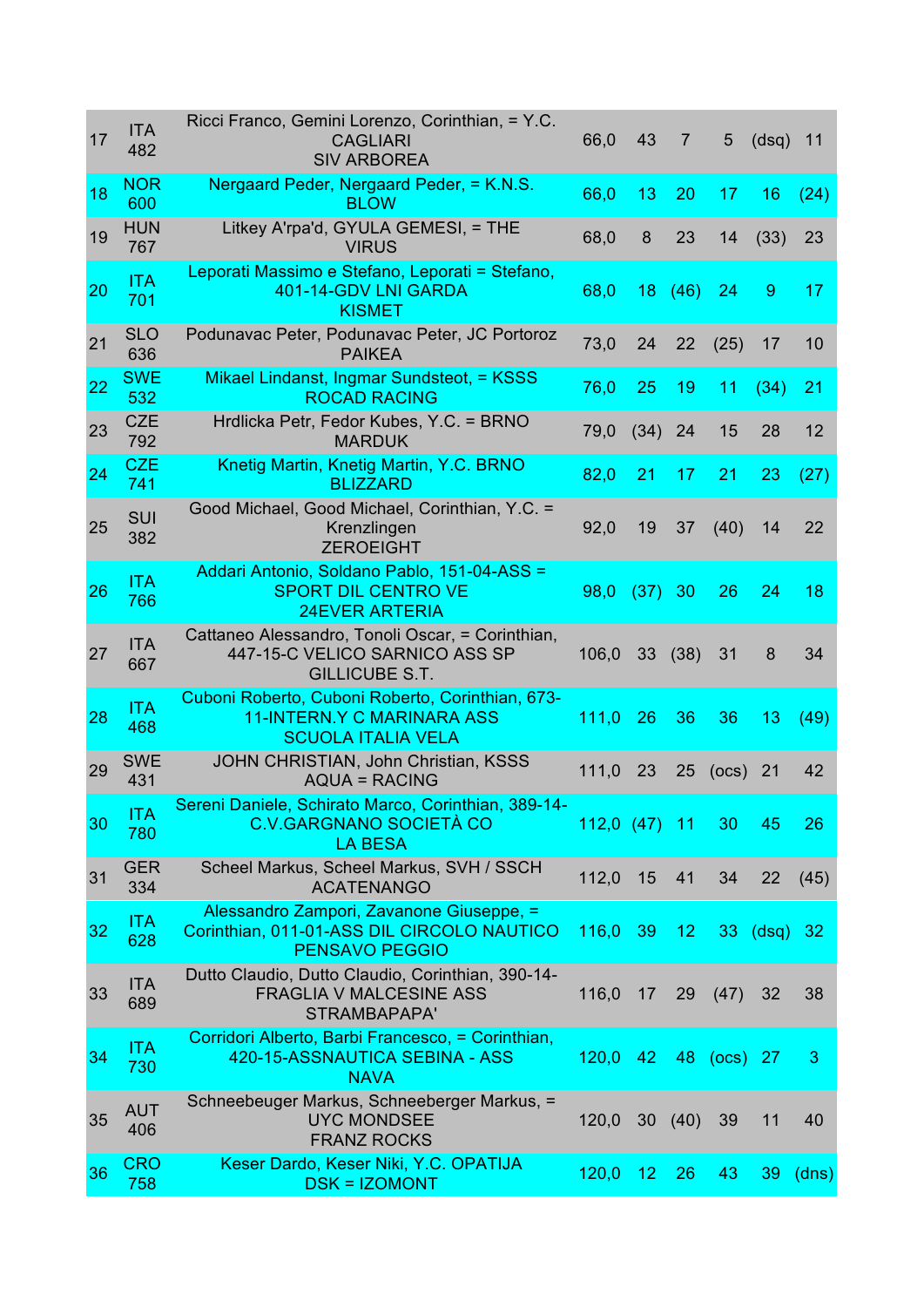| 37 | <b>NED</b><br>569 | Carlo Vroon, Carlo Vroon, Corinthian, W V<br><b>Breskens</b><br><b>HELIKT</b>                                  | 124,0 32         |          | 34       | 29           | (41) | 29    |
|----|-------------------|----------------------------------------------------------------------------------------------------------------|------------------|----------|----------|--------------|------|-------|
| 38 | <b>ITA</b><br>671 | Grisoli Gianluca, Grisoli Gianluca, = Corinthian,<br>011-01-ASS DIL CIRCOLO NAUTICO<br>Ma.Gi.E.                | 127,0 35 (45) 27 |          |          |              | 35   | 30    |
| 39 | <b>ITA</b><br>722 | Porro Paolo, Porro Paolo, 433-15-GDV LNI<br><b>MANDELLODELLARI</b><br><b>MAYA</b>                              | 133,0            | 11       | (49)     | 41           | 44   | 37    |
| 40 | <b>ITA</b><br>798 | Loberto Maurizio, Grassi Giorgio, = Corinthian, 690-<br><b>15-ORZA MINORE S VELA ASS</b><br><b>LITTLE WING</b> | 133,0 31         |          | 21       | (ocs) 38     |      | 43    |
| 41 | <b>FRA</b><br>612 | Cidric de Keruenorel, Cidric de Keruenorel, = Yacht<br><b>Club De France</b><br><b>ENCORE</b>                  | 136,0            | 38       |          | 39 (ocs) 26  |      | 33    |
| 42 | <b>ITA</b><br>638 | Cavallini Marco, Cavallini Marco, = Corinthian, 389-<br>14-C.V.GARGNANO SOCIETÀ CO<br><b>JECO TEAM</b>         | 137,0            | <b>7</b> |          | 28 (ocs) dsg |      | 46    |
| 43 | <b>AUT</b><br>681 | Urlesberger Franz, Urlesberger Franz, UYC WG<br><b>SCHOENHERR</b>                                              | 138,0 (44) 35    |          |          | 38           | 40   | 25    |
| 44 | <b>ITA</b><br>682 | Debiasi Giovanni, Debiasi Giovanni, = Corinthian,<br>385-14-FRAGLIA VELA RIVA ASS S<br><b>DUMBO</b>            | 141,0            | 41       | 33       | 28           | (47) | 39    |
| 45 | <b>FRA</b><br>370 | Mathieu Sebastien, Bouyer Regis, CNTL<br><b>SNUGASABUG</b>                                                     | 145,0            | 48       | 51       | 42           | 4    | (dnf) |
| 46 | <b>ITA</b><br>413 | Rossi Antonio, Zorzan Bruno, Corinthian, = 605-14-<br><b>CIRC VELICO TORCOLO ASS</b><br><b>ARUMDEL</b>         | 152,0            | 29       |          | 42 (ocs)     | 29   | 41    |
| 47 | <b>SLO</b><br>753 | Golias Hinko, Golias Hinko, Y.C. AURORA<br><b>AGAPEJA</b>                                                      | 158,0            |          | 53 (dsq) | 37           | 37   | 31    |
| 48 | <b>ITA</b><br>469 | Ricci Franco, Ricci Franco, 673-11-INTERN.Y = C<br><b>MARINARA ASS</b><br><b>SIVGRENDI</b>                     | 160,0(51)        |          | 47       | 23           | 42   | 48    |
| 49 | <b>ITA</b><br>633 | Amati Andrea, Macera Federico, Corinthian, = 328-<br>11-C V RAVENNATE ASS SPORT<br><b>WADADLI</b>              | 164,0 (52) 31    |          |          | 35           | 51   | 47    |
| 50 | <b>ITA</b><br>642 | Tamagno Patrizia, Battaglia Alessandro, LNI PISA<br><b>TELECOM MEDITERRANEA</b>                                | 170,0            | 49       | 43       | 32           | 46   | (50)  |
| 51 | <b>FIN</b><br>425 | Barner-Rasmussen, Seppovaara Matias, =<br>Corinthian, HSK, Helsinki Finlandia<br><b>MAKIA</b>                  | 173,0            | 45       | (50)     | 44           | 49   | 35    |
| 52 | <b>ITA</b><br>356 | Ferri Luca, Alborghetti Giangiacomo, = Corinthian,<br><b>CVS SARNICO</b><br><b>BOY'S TOY</b>                   | 176,0            | 50       | (52)     | 46           | 36   | 44    |
| 53 | ITA <sub>2</sub>  | Balzano Raffaele Andrea, Manca Gianluca, = 125-<br>03-C N ARBATAX ASS SPORT D<br>HIDRA-MARINA di ARBATAX       | 183,0            | 46       | 44       | 45           | 48   | (dns) |
| 54 | <b>ITA</b><br>355 | Pagliano Alberto, Grange Fabio, Corinthian, 1305-<br>15-C.N.VALLED'AOSTA ASSOC<br>T <sub>9</sub>               | 202,0(54)        |          | 53       | 48           | 50   | 51    |
| 55 | <b>ITA</b><br>229 | Rosso Mario, Rosso Mario, Circolo Velico<br>Ventimigliese                                                      | 210,0            | 55       | 54       | 49           | 52   | (52)  |